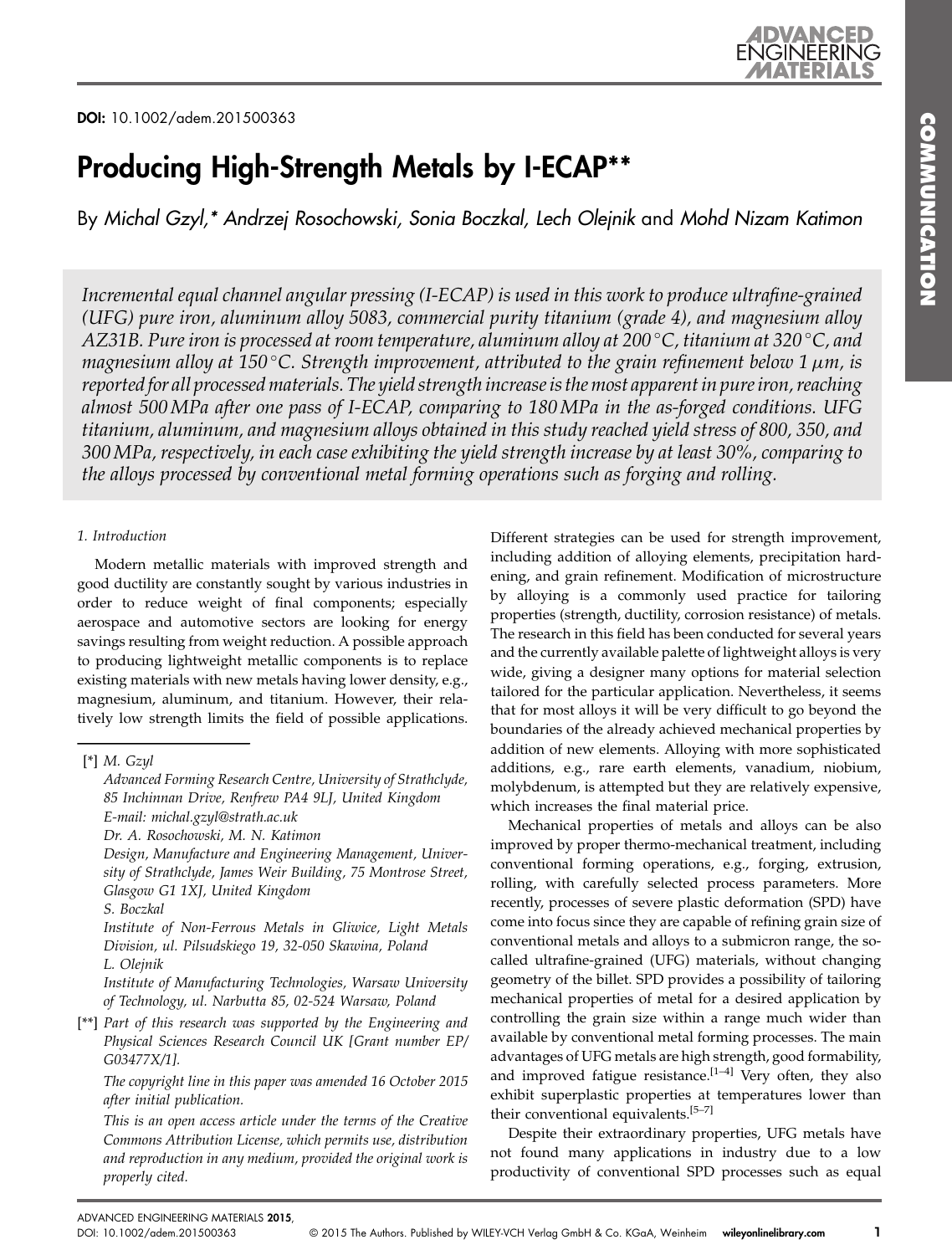

channel angular pressing (ECAP),<sup>[8]</sup> high pressure torsion,<sup>[9]</sup> cyclic compression extrusion,<sup>[10]</sup> multiaxial forging,<sup>[11]</sup> and many others. Research works focused on developing a continuous SPD process have been conducted in many universities across the world. One of the breakthrough inventions in this field was ECAP-Conform,<sup>[12]</sup> which combined continuous extrusion (Conform) with ECAP. The process has opened a very promising perspective for the large-scale production of UFG bars and rods; however, it is not suitable for producing plates and sheets. Friction-related issues, such as galling, are also very likely to occur since friction plays a crucial role in feeding of the material into a deformation zone in ECAP-Conform.

**NCEL** 

**ENGINEERING** 

More recently, the concept of incremental equal channel angular pressing (I-ECAP) was proposed by Rosochowski and Olejni $k^{[13]}$  as a result of research conducted at the University of Strathclyde, which was aimed at the development of cost-effective process for producing UFG materials. The main advantage of the I-ECAP over conventional ECAP is ability to produce long billets, including bars, plates, and sheets, as published in refs.<sup>[14–17]</sup> In the I-ECAP, the stages of material feeding and deformation are separated (Figure 1) which significantly reduces frictional force. The punch is moving in a reciprocating manner while the billet is fed into deformation zone in consecutive steps. As the first trials with pure aluminum and pure copper were successful, the work is now being continued with magnesium alloys<sup>[18-21]</sup> and other materials. The goal of the current work is to show the I-ECAP capability of improving strength of different alloys, which would extend the field of their possible applications.

#### 2. Materials and Methods

Bars with cross-sectional dimensions  $10 \times 10$  mm<sup>2</sup> and length 140 mm were processed by I-ECAP with two billets as illustrated in Figure 1. Materials used in this study were as follows: 1) as-forged slugs of pure iron, having a composition of, in wt%, 0.004% C, 0.04% Mn, 0.007% S, 0.006% N, 0.004% P, and at least 99.8% Fe; 2) cold-rolled plate of aluminum alloy 5083-H12 (referred to as Al5083 in this paper), with the main alloying elements, in wt%, 4–4.9% Mg, 0.4–1% Mn, 0.4% Si, 0.4% Fe, 0.1% Cu, 0.25% Zn; 3) hot-rolled and annealed plate of commercial purity titanium grade 4 (CP-Ti), in wt%, 0.01% C, 0.01% N, 0.017% Fe, 0.34% O<sub>2</sub>; 4) hot-rolled and annealed plate of AZ31B magnesium alloy, in wt%, 3% Al, 1% Zn, 0.5% Mn. Different strategies for strength improvement were proposed; steel was subjected to only one pass of I-ECAP at room temperature while aluminum, titanium, and magnesium alloys were processed at elevated temperatures to avoid fracture. Al5083 was heated up to  $200^{\circ}$ C and subjected to eight passes of I-ECAP while CP-Ti was subjected to four passes of I-ECAP at 320 °C. Gradual decrease of temperature with consecutive passes was used for AZ31B; first pass was conducted at 200 $^{\circ}$ C, second one at 175 $^{\circ}$ C, and the last two passes at  $150^{\circ}$ C. Additionally, I-ECAPed magnesium billets were subjected to heat treatment for 1 h at 150 °C, which aimed at increasing ductility without lowering strength. Billets were rotated by  $90^\circ$  between consecutive passes (route  $B_C$ ) in the cases of Al5083 and CP-Ti, however, our previous results $^{[18]}$ showed that processing path without any rotation (route A) resulted in more efficient improvement of strength for AZ31B magnesium alloy than route  $B<sub>C</sub>$ . The summary of experimental plan for different materials can be found in Table 1.

I-ECAP process with a die angle 90° was realized on a servo-controlled 1 MN hydraulic press. Billets were fed using a motor driven screw jack with a feeding stroke 0.2 mm. A punch was following a sine waveform signal with a peakto-peak amplitude of 2 mm and frequency 0.5 Hz. Dies were preheated to the processing temperature and the billets were heated from the dies. Temperature was controlled using a thermocouple placed 15 mm from the deformation zone. The billets were coated with a graphite-based lubricant Durcol W1040-02 supplied by The James Durrans Group.

The microstructures of the as-processed steel, titanium, and aluminum alloys were characterized using transmission electron microscope (TEM) FEI Tecnai G2; magnesium alloy sample was observed in a high-resolution scanning electron microscope (HR-SEM) FEI Inspect F50 equipped with EBSD module for analysis of crystallographic orientation. Uniaxial

|  |  |  | Table 1. Experimental plan. |  |  |
|--|--|--|-----------------------------|--|--|
|--|--|--|-----------------------------|--|--|

| Material                              | No. of<br>passes    | Route          | Temperature<br>$\lceil$ °C] | Comments                                               |
|---------------------------------------|---------------------|----------------|-----------------------------|--------------------------------------------------------|
| Pure iron                             | 1                   | n/a            | Room                        |                                                        |
| Aluminum<br>alloy 5083<br>CP-Titanium | 8<br>$\overline{4}$ | $B_C$<br>$B_C$ | temperature<br>200<br>320   |                                                        |
| $(grade 4)$                           |                     |                |                             |                                                        |
| AZ31B<br>magnesium<br>alloy           | $\overline{4}$      | A              | $200 + 175$<br>$+150+150$   | Followed by<br>annealing at<br>$150^{\circ}$ C for 1 h |



Fig. 1. Tool kinematics and strain distribution in I-ECAP of two billets (a) and the practical realization of this process  $(b)$ .<sup>[14]</sup>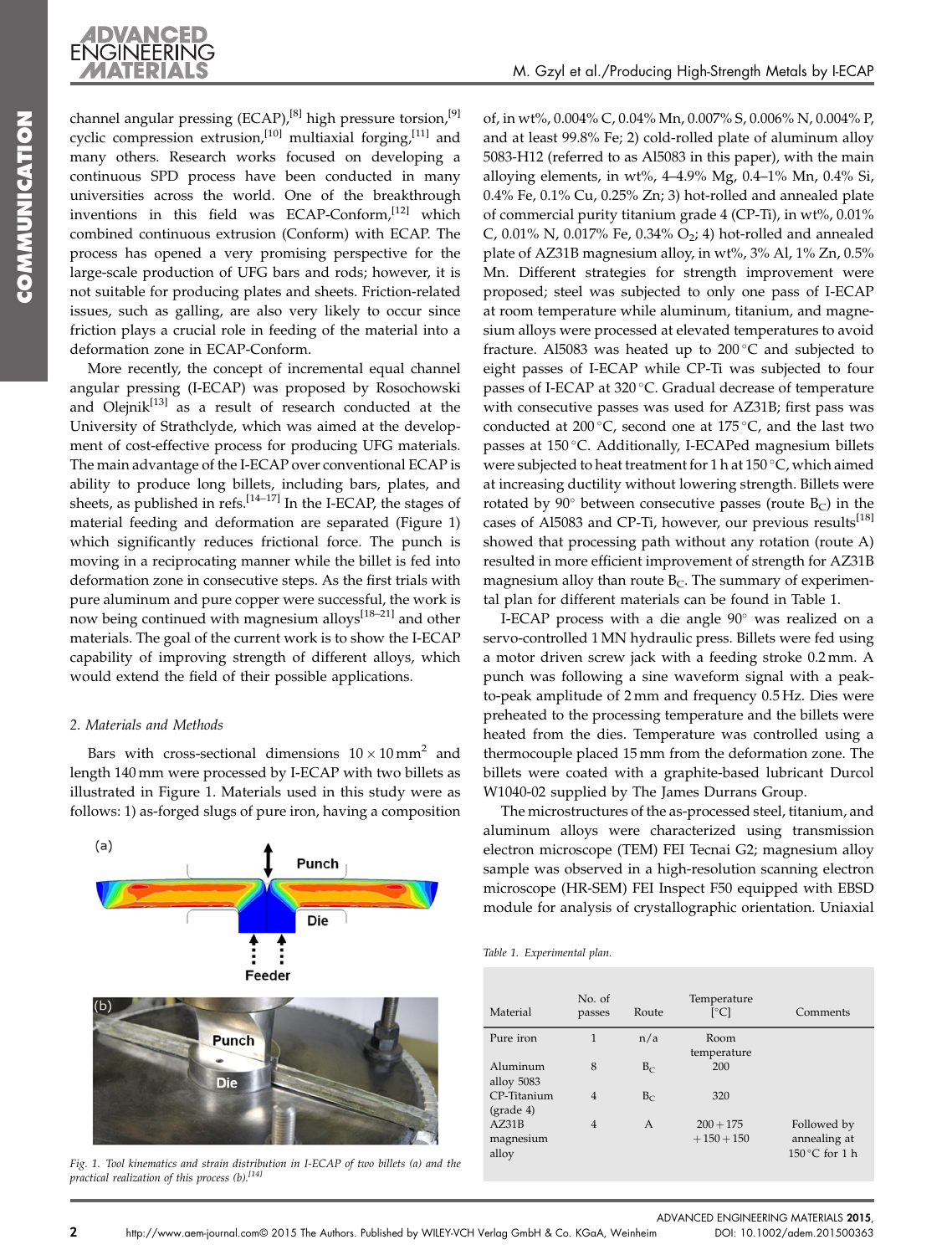tensile testing was conducted on the universal testing machine Instron 5969 with a load capacity 50 kN. Tests were carried out at room temperature with an initial strain rate  $1 \times 10^{-3}$  s<sup>-1</sup>; true strain was measured using video-extensometer. Flat specimens with strain gauge dimensions  $3 \times 12$  mm<sup>2</sup> and thickness 2 mm were used.

## 3. Results and Discussion

 $(a)$   $_{600}$ 

True stress, MPa

500

400

300

200

The results of mechanical testing of the as-received and modified materials are shown in Figure 2. It is apparent that yield strength of pure iron (Figure 2a) was increased from 180 to 490 MPa by only one pass of I-ECAP at room temperature. The increased strength was accompanied by reduction of ductility; true strain at fracture dropped from 0.5 to 0.18, however, the retained formability still allows further processing. Pronounced shear bands are visible in the microstructure (Figure 3a), which is attributed to only one pass of I-ECAP. Usually, the process is repeated to obtain equiaxed grains and homogenous structure; however, the occurrence of band structure does not seem to lower mechanical properties. On the contrary, the yield strength improvement from 180 to 490 MPa in only one pass shows a great potential of the processes for cost-effective production of steel with improved strength without addition of expensive alloying elements. The obtained strength of UFG steel enables reducing weight of the currently used components made of this material by approximately 50%.

I pass at RT

**Pure iron** 

as-forged

Yield strength of Al5083 increased from 265 to 350 MPa after eight passes at 200 °C (Figure 2b). In contrast to pure iron, good hardening response was observed with maximum stress reaching 440 MPa. Additionally, ductility was also enhanced from 0.09 to 0.17 of true strain at fracture. The microstructural analysis showed that the I-ECAPed material owes its improved properties to the ultrafine-grained structure (Figure 3b). The observed improvement of ultimate tensile strength, accompanied by increase of ductility, gives opportunity for reduction of component weight by approximately 30% without lowering its performance. This opens up new possible fields of applications for this alloy family  $(5 \times \times \times)$ , which has very good corrosion resistance and weldability. The latter could be especially beneficial for replacing aluminum alloys  $2 \times \times \times$ , which normally possess higher strength than  $5 \times \times \times$  but are not weldable. Ultra-fine grained Al5083 combines both, good weldability and strength at the level of  $2 \times \times \times$  aluminum alloys.

Significant improvement of strength was obtained for CP-Ti grade 4; yield strength was raised from 470 to 805 MPa with fracture strain decreasing from 0.3 to 0.16 (Figure 2c). Despite uniform elongation being smaller than in the case of aluminum, an outstanding tensile strength of 900 MPa was obtained. A possible application of pure titanium is the medical sector,<sup>[22]</sup> where titanium alloy Ti-6Al-4V ELI is currently used for orthopedic implants, e.g., femoral stems for hip replacement. The addition of aluminum and vanadium to titanium makes it stronger so the implant can sustain

**Aluminium alloy 5083** 

cold rollled

8 passes at 200 °C



 $(b)$ 

500

450

400 350

300

250 200

150

MPa

True stress,

Fig. 2. Mechanical properties of UFG alloys obtained in this work compared with their conventional equivalents: (a) pure iron, (b) aluminum alloy 5083, (c) CP-titanium grade 4, (d) magnesium alloy AZ31B.

COMMUNICATION

**COMMUNICATION**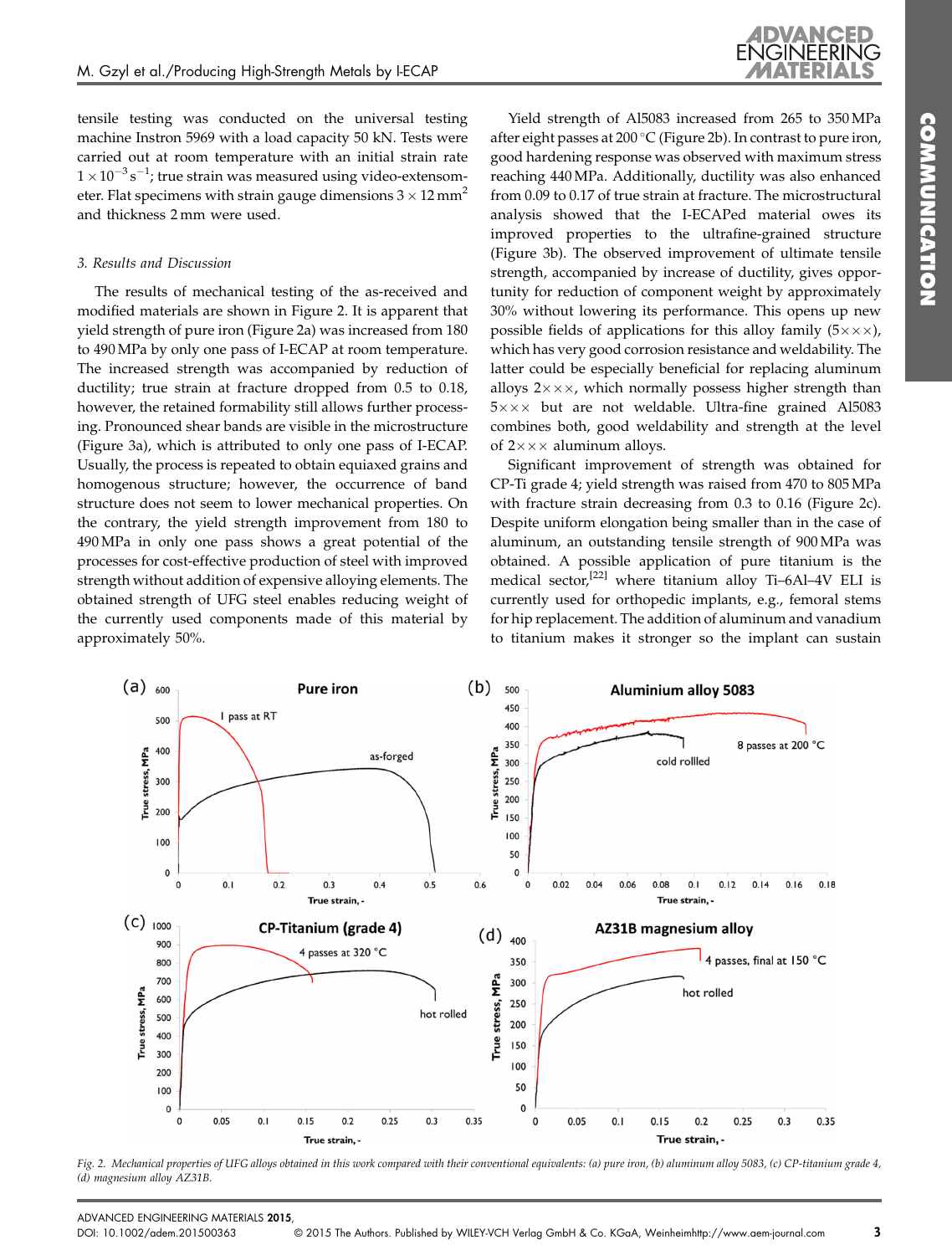



Fig. 3. Microstructures of UFG alloys obtained in this work: (a) pure iron (TEM image), (b) aluminum alloy 5083 (TEM image), (c) CP-titanium grade 4 (TEM image), (d) magnesium alloy AZ31B (SEM-EBSD image).

the forces applied in the service conditions, however, aluminum and vanadium can be harmful to human organism due to possible release of toxic ions.<sup>[23]</sup> UFG structure (Figure 3c) developed in pure titanium grade 4 by I-ECAP raised the strength level beyond the minima required for Ti–6Al–4V ELI defined in ASTM-F136 as 795 MPa of yield strength, 860 MPa of ultimate tensile strength and 10% of elongation.

Four passes of I-ECAP, followed by annealing at  $150^{\circ}$ C, resulted in a very good combination of strength and ductility in AZ31B magnesium alloy, yield stress was increased from 165 to 305MPa with a simultaneous ductility enhancement to 0.2 (Figure 2d). EBSD map displayed in Figure 3d revealed that the average grain size was  $0.7 \mu m$ , which explains significant strength increase. The obtained properties are even better than for cold-rolled plate of aluminum alloy 5083-H12, which exhibited yield strength  $\approx$  40 MPa lower than AZ31B. Moreover, usually poor room temperature formability of magnesium is kept at a reasonable level 0.2 of true strain at fracture, which enables further processing. Ultrafine-grained AZ31B can efficiently replace aluminum alloys for applications not requiring high corrosion resistance without lowering performance of the component but reducing its weight by at least 30% due to the lower density of magnesium. Finally, the strength of AZ31B achieved by I-ECAP is higher than in the commercially available magnesium alloys with additions of expensive rare-earth element, e.g., the yield strength of Elektron 43 (Mg–4Y–3RE)

is  $195 \text{ MPa}$ ,  $^{[24]}$  which is almost  $100 \text{ MPa}$  less than obtained in this study for commonly available AZ31B.

## 4. Conclusions

I-ECAP was shown to be successful in improving strength of metals and alloys by refining their grain structure to the submicrometer level. A significant weight saving (30–50%) can be obtained by applying this process to alloys currently used for structural applications. Other benefits include elimination of harmful or expensive alloying elements. While ductility is normally reduced, it remains reasonable or can be even improved, which makes UFG metals suitable for metal forming operations. Finally, the process has a great potential for scaling-up and implementation into industrial practice due to its incremental nature, which enables processing long billets.

> Received: July 15, 2015 Final Version: August 17, 2015

- [1] Z. Horita, T. Fujinami, M. Nemoto, T. G. Langdon, J. Mater. Process. Technol. 2001, 117, 288.
- [2] V. V. Stolyarov, Y. T. Zhu, T. C. Lowe, R. Z. Valiev, Mater. Sci. Eng. A 2001, 303, 82.
- [3] R. Z. Valiev, I. V. Alexandrov, Y. T. Zhu, T. C. Lowe, J. Mater. Res. 2002, 17, 5.
- [4] K. Máthis, T. Krajňák, R. Kužel, J. Gubicza, J. Alloys Compd. 2011, 509, 3522.
- [5] Z. Horita, S. Komura, P. B. Berbon, A. Utsunomiya, M. Furukawa, M. Nemoto, T. G. Langdon, Mater. Sci. Forum 1999, 304–306, 91.
- [6] S. Ota, H. Akamatsu, K. Neishi, M. Furukawa, Z. Horita, T. G. Langdon, Mater. Trans. JIM 2002, 43, 2364.
- [7] R. B. Figueiredo, T. G. Langdon, Mater. Sci. Eng. A 2009, 501, 105.
- [8] V. M. Segal, V. I. Reznikov, A. E. Drobyshevskiy, V. I. Kopylov, Russ. Metall. 1981, 1, 99.
- [9] P. W. Bridgman, Phys. Rev. 1935, 48, 825.
- [10] A. Korbel, M. Richert, Acta Metall. 1985, 33, 1971.
- [11] A. K. Ghosh, W. Huang, in Investigations and Applications of Severe Plastic Deformation (Eds: T. C. Lowe, R. Z. Valiev), Kluwer Academic Publishers, Dordrecht, Germany 2000, Ch. 1.
- [12] G. J. Raab, R. Z. Valiev, T. C. Lowe, Y. T. Zhu, Mater. Sci. Eng. A 2004, 382, 30.
- [13] A. Rosochowski, L. Olejnik, in Proc. of the 10th Int. Conf. on Material Forming, Esaform 2007 (Eds: E. Cueto,

ADVANCED ENGINEERING MATERIALS 2015,